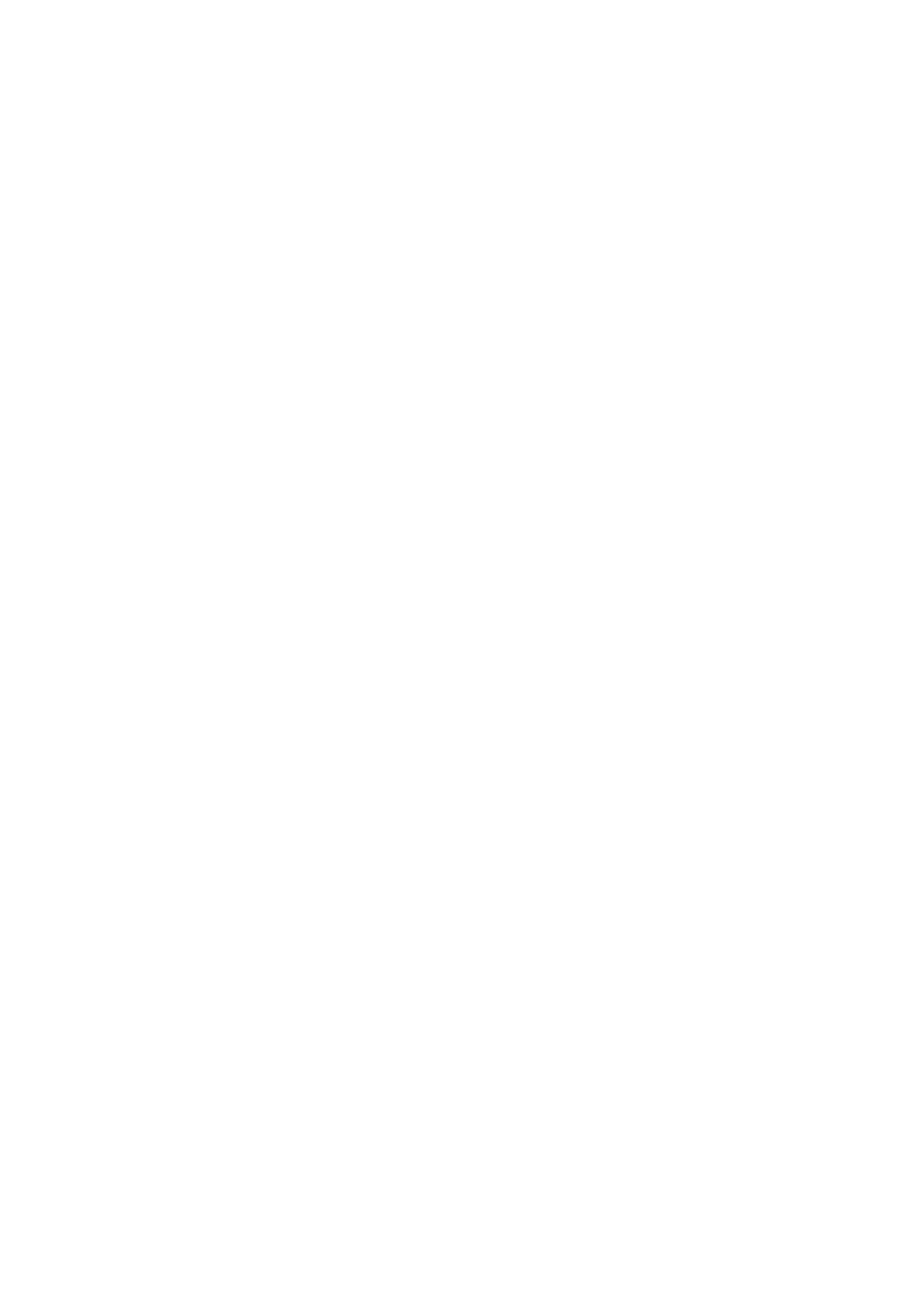# **Contents**

#### [Statement](#page-3-0) of intent

- 1. Legal [framework](#page-5-0)
- 2. [Aims](#page-5-1)
- 3. [Responsibilities](#page-5-2)
- 4. [Definitions](#page-6-0)
- 5. Risk [management](#page-6-1)
- 6. Risk [reduction](#page-8-0)
- 7. Policy [review](#page-8-1)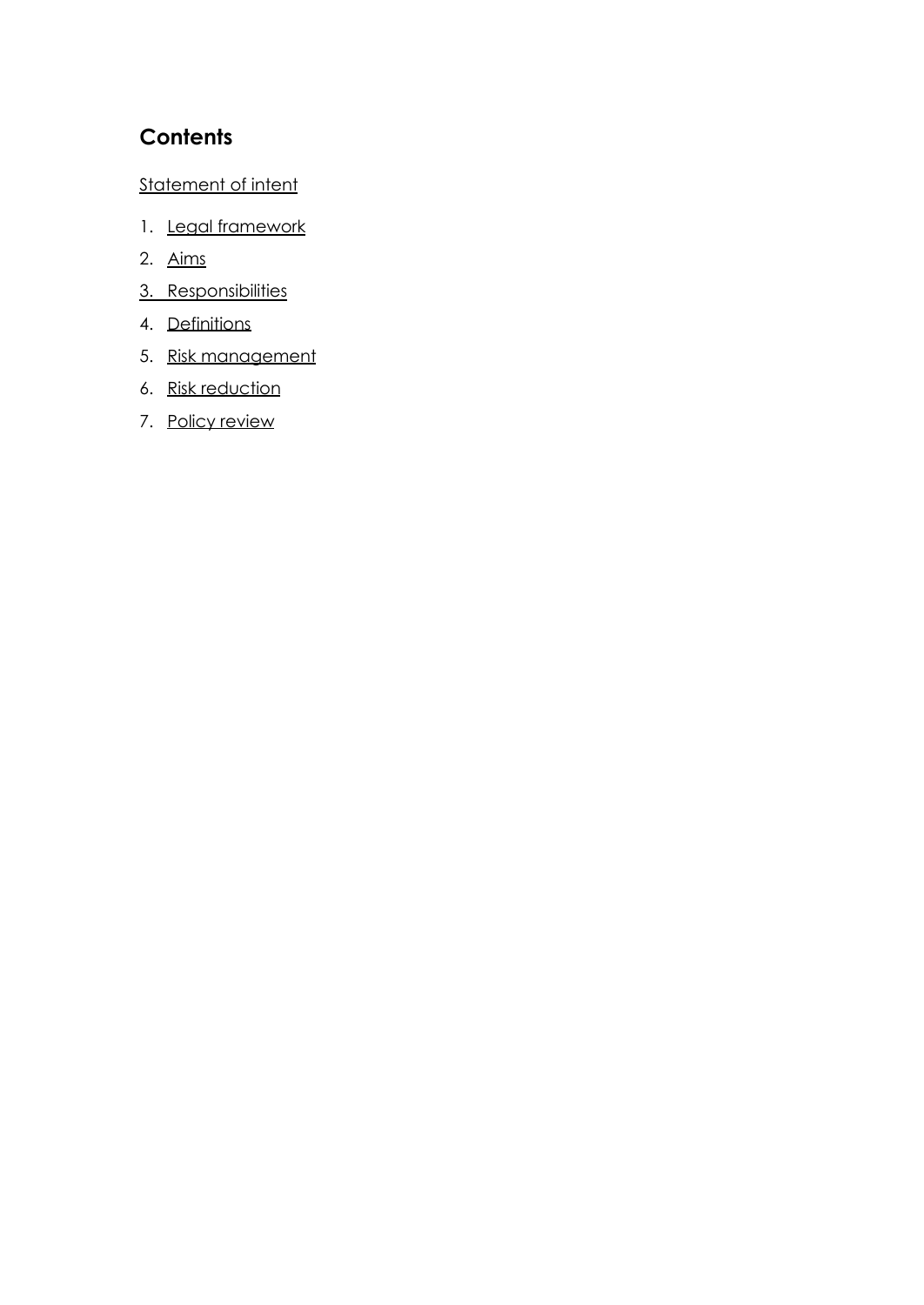# <span id="page-3-0"></span>**Statement of intent**

This policy is designed to outline the school's legal responsibilities with regard to manual handling. It sets out the processes in place to minimise any risks associated with manual handling at **Mawnan C of E VA Primary School** . Full adherence with this policy will ensure legal compliance, and also reduce the risks of injury related to manual handling.

The guidelines in this document apply to school staff, pupils, visitors, contractors and volunteers. It applies to all activities both on and off school property, including school camps, excursions, and any other planned activities outside of the school grounds.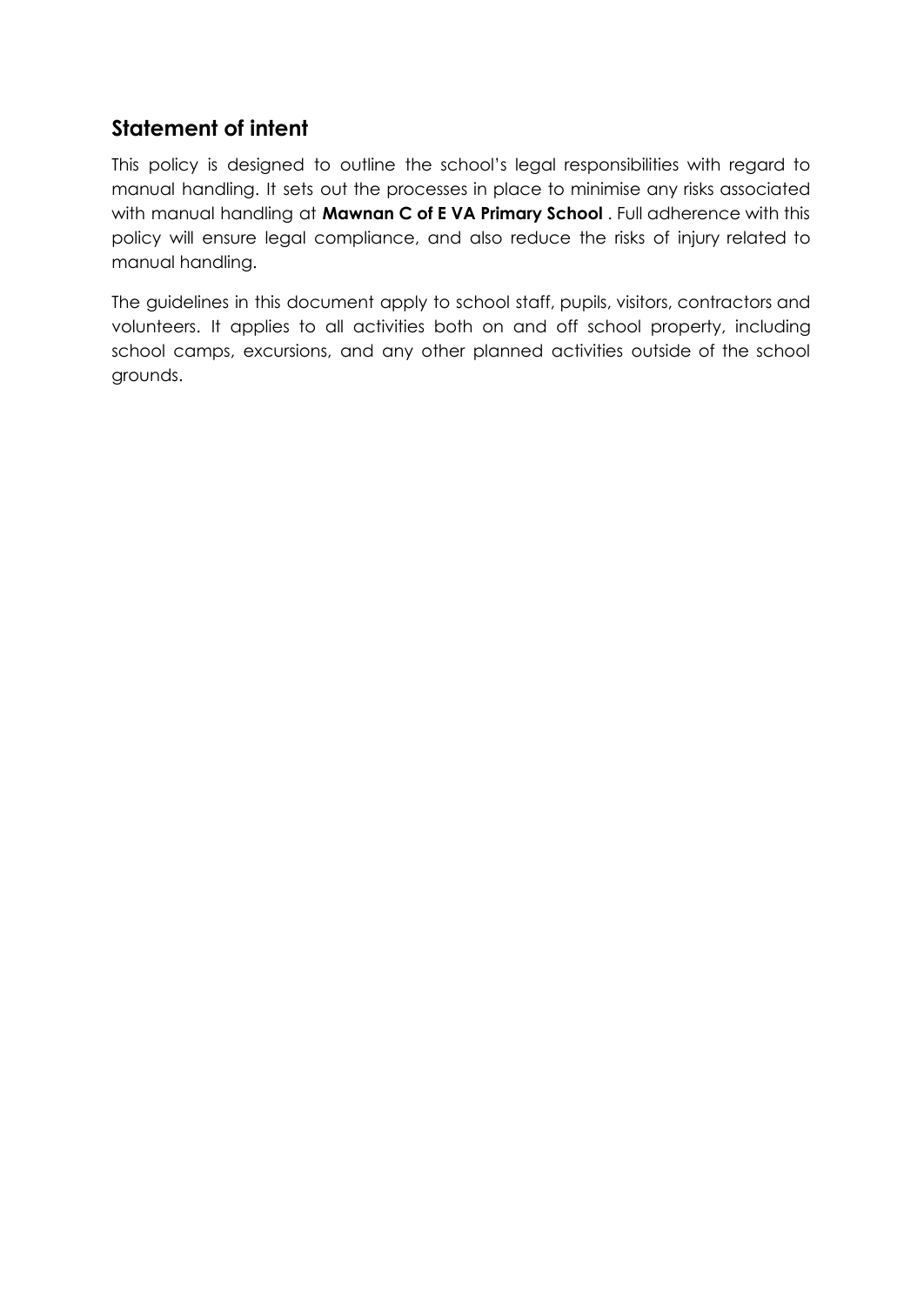| Signed by: |  |
|------------|--|

Headteacher Date:

| Date: |  |  |  |
|-------|--|--|--|
|-------|--|--|--|

Chair of governors Date: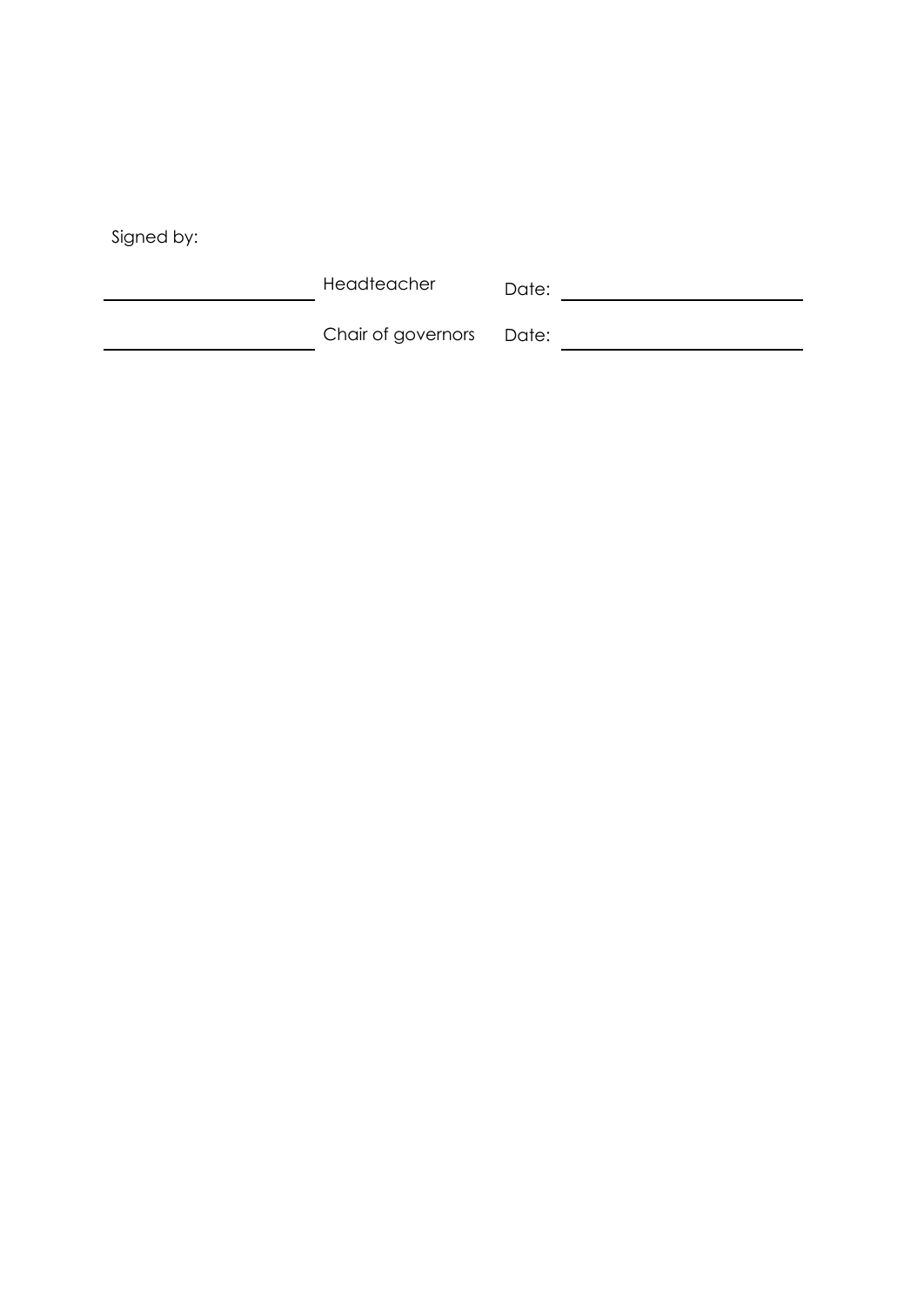# <span id="page-5-0"></span>**1. Legal framework**

- 1.1. This policy has due regard to legislation, including, but not limited to the following:
	- The Health and Safety at Work etc. Act 1974.
	- The Management of Health and Safety at Work Regulations 1999
	- The Manual Handling Operations Regulations 1992
	- The Reporting of Injuries, Diseases and Dangerous Occurrences Regulations (RIDDOR) 2013
	- The Provision and Use of Work Equipment Regulations 1998
- 1.2. This policy will be implemented in conjunction with the school's:
	- **● Health and Safety Policy.**
	- **● First Aid Policy.**

#### <span id="page-5-1"></span>**2. Aims**

- 2.1. The health and wellbeing of all members of staff will be maintained and promoted by providing a safe working environment, specifically with regards to manual handling tasks.
- 2.2. A systematic approach to manual handling will be implemented, whereby everyone will be made aware of their individual roles and responsibilities.
- 2.3. Practical and workable solutions will be provided to improve the effectiveness of working practices.
- 2.4. Equipment and information will be provided, which is necessary to ensure the health and safety of staff involved in manual handling.
- 2.5. All members of staff will be informed and trained to take care of their own health, as well as the health of others.
- 2.6. Every member of staff will ensure compliance with the relevant legislation.

#### <span id="page-5-2"></span>**3. Responsibilities (the Headteacher is also the health and safety coordinator).**

3.1. The **headteacher** will ensure that specific manual handling tasks are carried out by the most fit and healthy adults.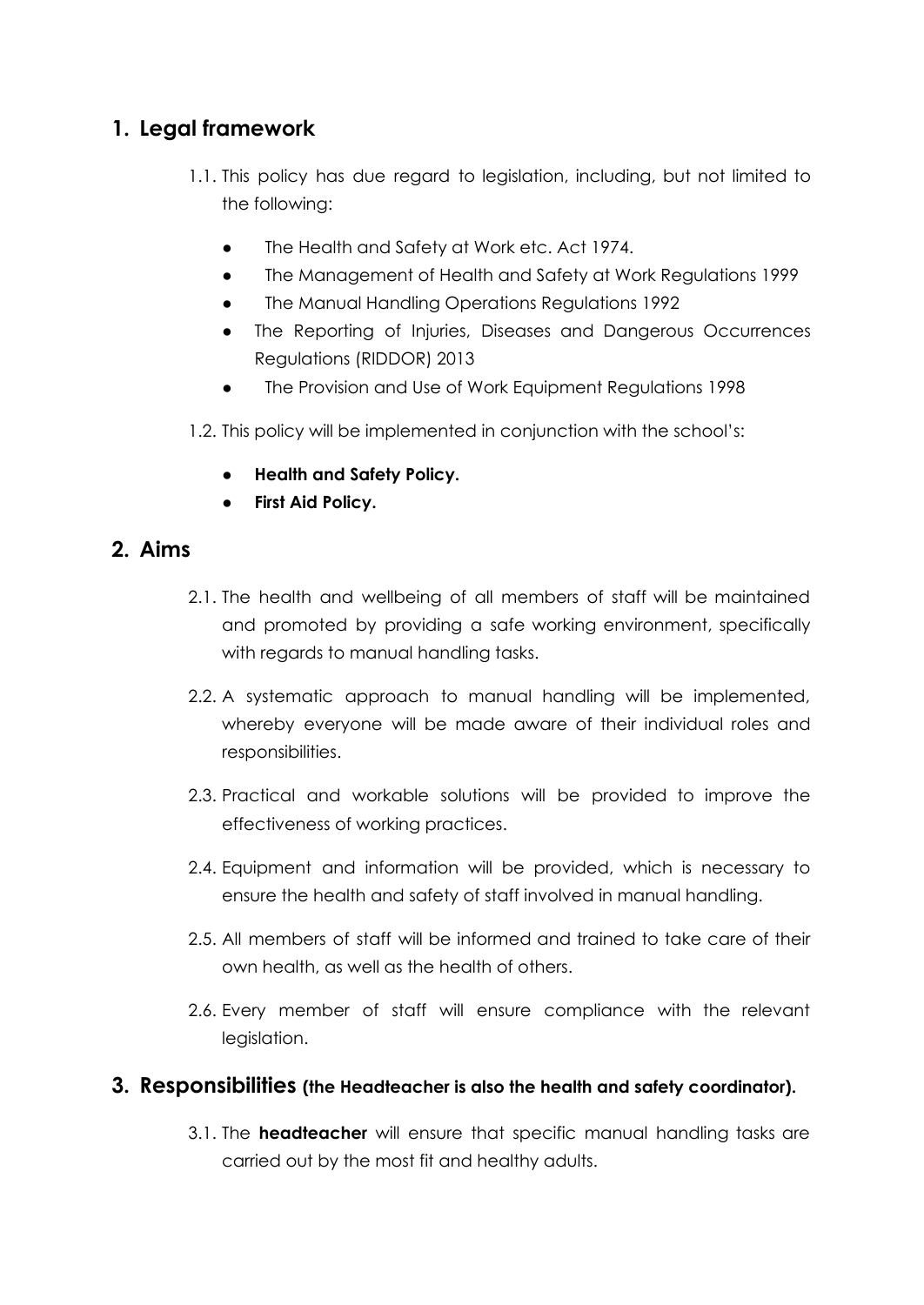- 3.2. While staff can decide whether or not they can manage the task, it is ultimately the **headteacher**'s duty to ensure the member of staff will not be at risk when performing the task.
- 3.3. If a person has sustained recent injuries, hernias, back problems, heart conditions or other physical issues, or if there are any other concerns, the manual handling task will not be undertaken.
- 3.4. New or expectant mothers require risk assessments to be carried out for six months before childbirth, and after childbirth, in order to ensure physical injury does not occur during manual handling procedures.
- 3.5. Pregnant women will not participate in any manual handling which is a cause for concern, either to themselves or the **health and safety coordinator**.
- 3.6. A member of staff's age will be taken into account where this has implications regarding their ability to safely carry out the required manual handling task.

# <span id="page-6-0"></span>**4. Definitions**

- 4.1. According to the Manual Handling Operations Regulations 1992, manual handling means "any transporting or supporting of a load (including the lifting, putting down, pushing, pulling, carrying or moving thereof) by hand or bodily force."
- 4.2. Manual handling extends to the force required to move or restrain any animate or inanimate object. It also includes any twisting, bending, stretching or other awkward posture you may get in whilst doing a task.
- 4.3. Manual handling can prove hazardous when it has the potential to cause a musculoskeletal disorder. This can be due to repetition of the action, the force and/or posture involved in the completion of a handling task, or a person's ability to hold or grasp the particular item in a safe and balanced manner.

# <span id="page-6-1"></span>**5. Risk management**

5.1. The process for risk management is to avoid, assess and reduce any hazards.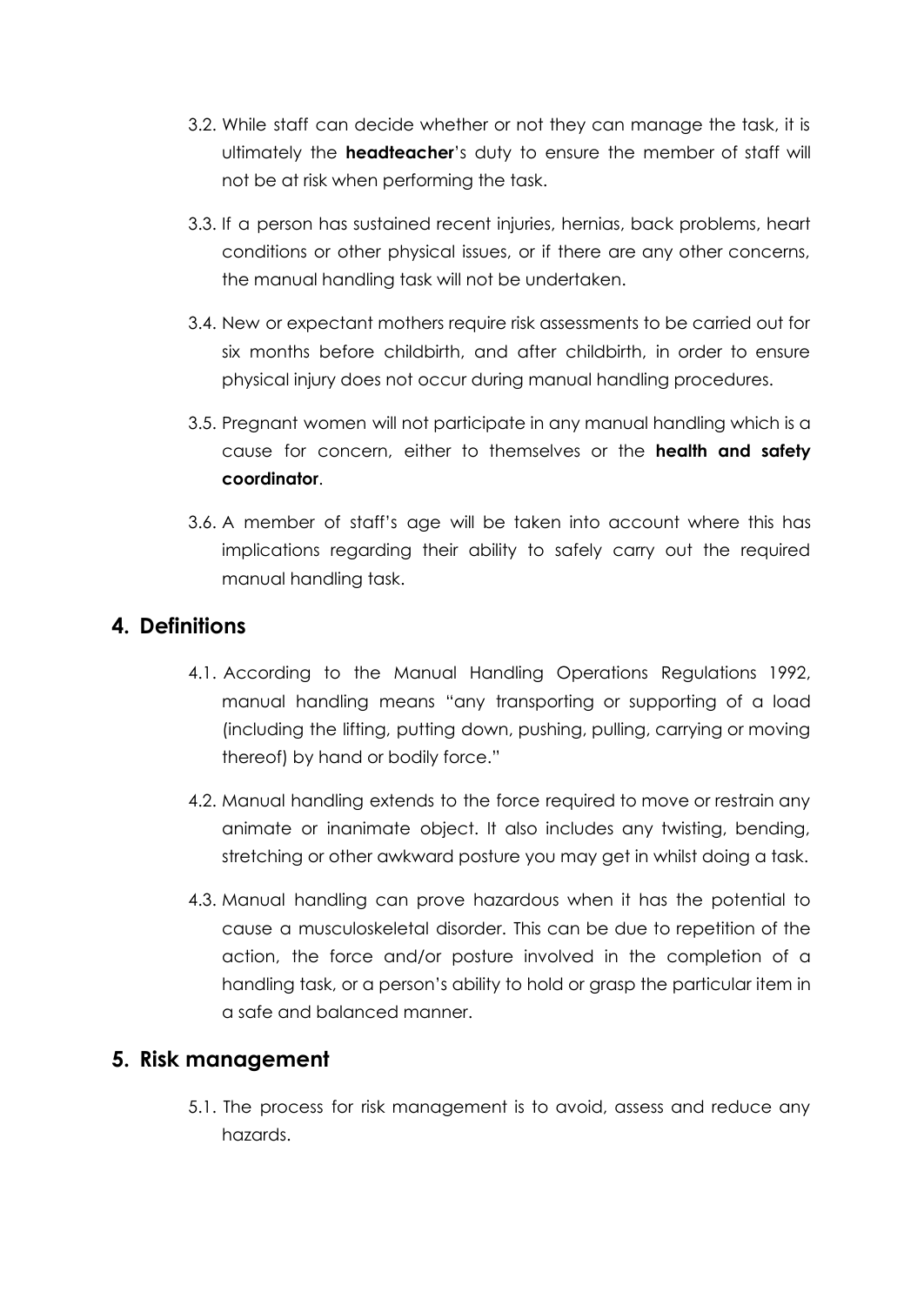- 5.2. **Mawnan School** will, as far as is practicable, reduce the need for members of staff to carry out any manual handling tasks that involve a risk of injury.
- 5.3. Where manual handling tasks are absolutely necessary and cannot be avoided, an assessment must take place. This involves identifying the hazardous manual handling tasks. This will take account of:
	- The nature of the load-weight, size, shape, ability to be firmly gripped, balance, and whether the object is animate or inanimate.
	- The actions or postural requirements involved in the task, including reaching, leaning and lifting.
	- The time, distance, duration and frequency of the task.
	- The individual's capacity for manual handling, including their age, skill, experience and strength.
	- The environment and workplace conditions such as lighting, access, free space and floor surface.
	- The work organisation at the time of manual handling, the presence of others, time restrictions and availability of others to assist.
- 5.4. Once a risk assessment has been carried out, controls to manage the relevant risks will be put in place. These will include:
	- Changes to the workplace and systems of work.
	- Provision of mechanical aids to reduce the risk of injury, along with training for the use of these.
	- Training and education, which is appropriate to the task.
- 5.5. Once control measures are in place, they will be monitored to ensure they are reducing the risk of injury and being used correctly. The school's **health and safety coordinator** is ultimately responsible for this.
- 5.6. Every stage of this process will be recorded and dates will be provided for each step.
- 5.7. Timelines will be used to track the risk assessment process and provide deadlines for when processes are to be implemented.